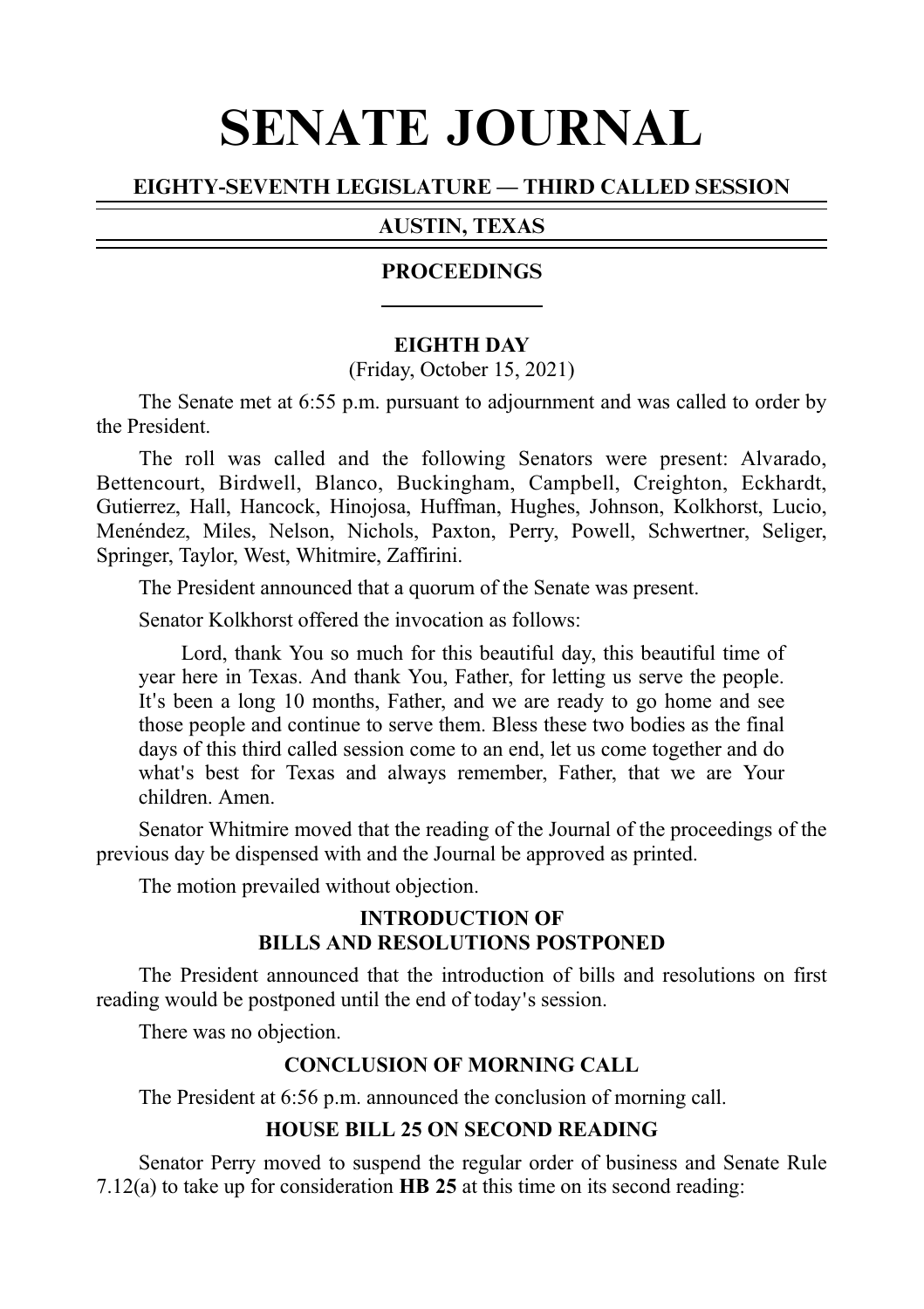**HB 25**, Relating to requiring public school students to compete in interscholastic athletic competitions based on biological sex.

The motion prevailed by the following vote: Yeas 19, Nays 12.

Yeas: Bettencourt, Birdwell, Buckingham, Campbell, Creighton, Hall, Hancock, Huffman, Hughes, Kolkhorst, Lucio, Nelson, Nichols, Paxton, Perry, Schwertner, Seliger, Springer, Taylor.

Nays: Alvarado, Blanco, Eckhardt, Gutierrez, Hinojosa, Johnson, Menéndez, Miles, Powell, West, Whitmire, Zaffirini.

The bill was read second time.

Senator Perry offered the following amendment to the bill:

#### **Floor Amendment No. 1**

Amend **HB 25** (senate committee printing) in SECTION 3 of the bill, in added Section 33.0834, Education Code, by striking Subsection (a) and relettering subsequent subsections and cross-references to those subsections accordingly.

The amendment to **HB 25** was read and was adopted by the following vote: Yeas 31, Nays 0.

**HB 25** as amended was passed to third reading by the following vote: Yeas 19, Nays 12.

Yeas: Bettencourt, Birdwell, Buckingham, Campbell, Creighton, Hall, Hancock, Huffman, Hughes, Kolkhorst, Lucio, Nelson, Nichols, Paxton, Perry, Schwertner, Seliger, Springer, Taylor.

Nays: Alvarado, Blanco, Eckhardt, Gutierrez, Hinojosa, Johnson, Menéndez, Miles, Powell, West, Whitmire, Zaffirini.

#### **HOUSE BILL 25 ON THIRD READING**

Senator Perry moved that Senate Rule 7.18 and the Constitutional Rule requiring bills to be read on three several days be suspended and that HB 25 be placed on its third reading and final passage.

The motion prevailed by the following vote: Yeas 25, Nays 6.

Yeas: Bettencourt, Birdwell, Blanco, Buckingham, Campbell, Creighton, Eckhardt, Gutierrez, Hall, Hancock, Hinojosa, Huffman, Hughes, Kolkhorst, Lucio, Miles, Nelson, Nichols, Paxton, Perry, Schwertner, Seliger, Springer, Taylor, Zaffirini.

Nays: Alvarado, Johnson, Menéndez, Powell, West, Whitmire.

The bill was read third time and was passed by the following vote: Yeas 19, Nays 12.

Yeas: Bettencourt, Birdwell, Buckingham, Campbell, Creighton, Hall, Hancock, Huffman, Hughes, Kolkhorst, Lucio, Nelson, Nichols, Paxton, Perry, Schwertner, Seliger, Springer, Taylor.

Nays: Alvarado, Blanco, Eckhardt, Gutierrez, Hinojosa, Johnson, Menéndez, Miles, Powell, West, Whitmire, Zaffirini.